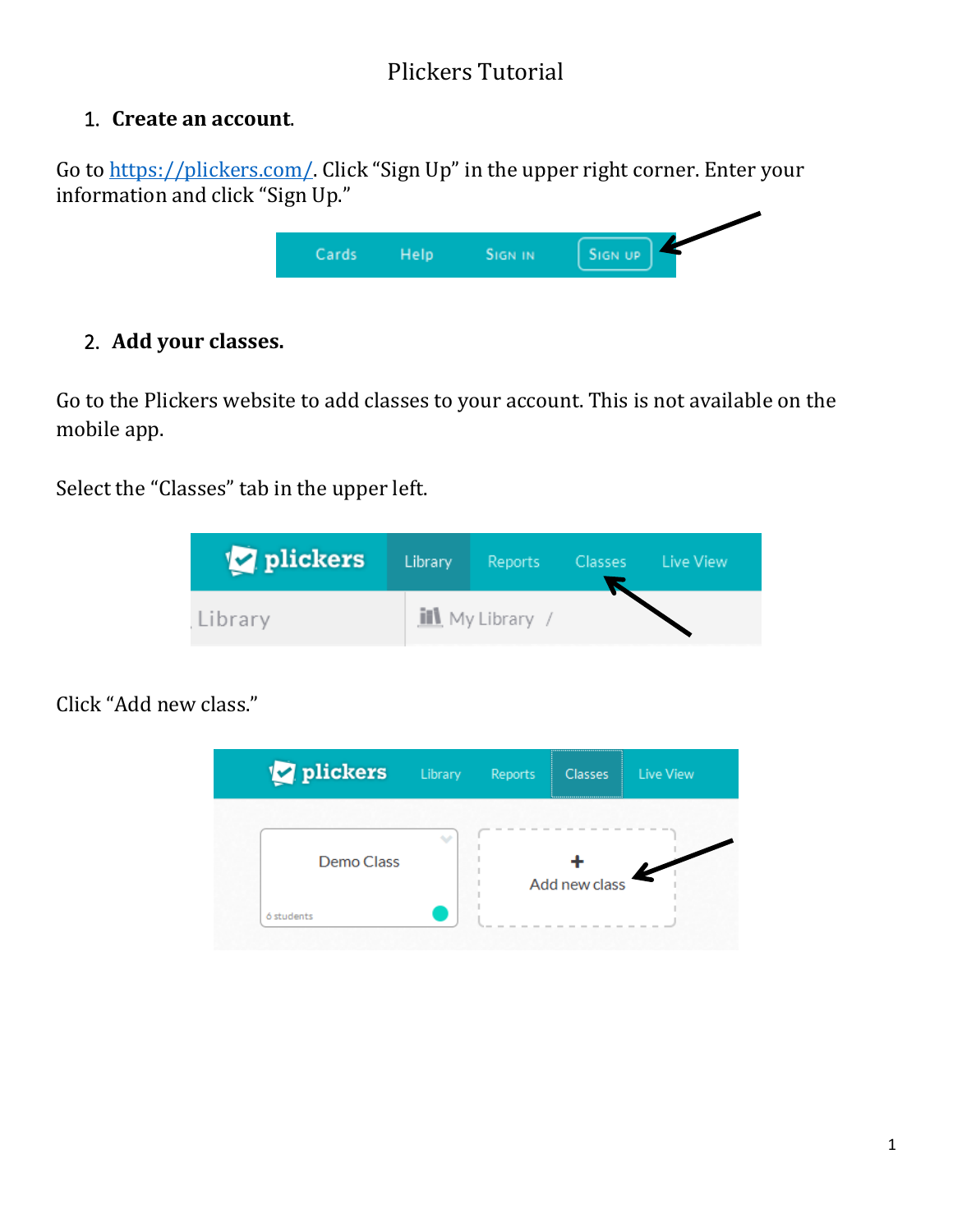Enter the class information shown below and click "Save."

| <b>Basic Class Info</b> |                        |
|-------------------------|------------------------|
| Name your class         | Class name             |
| Year                    | -- Select a year --    |
| Subject                 | -- Select a subject -- |
| Class color             |                        |

Enter the names of your students for each class using one of the following options:

• Add all of your students at once by clicking "Add Roster."



A dialog box will appear, in which you can copy and paste your roster. Make sure each name is on a new line. When you are done, click "Save."

 You can also enter student names one at a time in the text box below the name of your class.



After each student, hit the "Enter" key.

Notice that each student is assigned a number that will correspond with the Plickers card they will be given later.

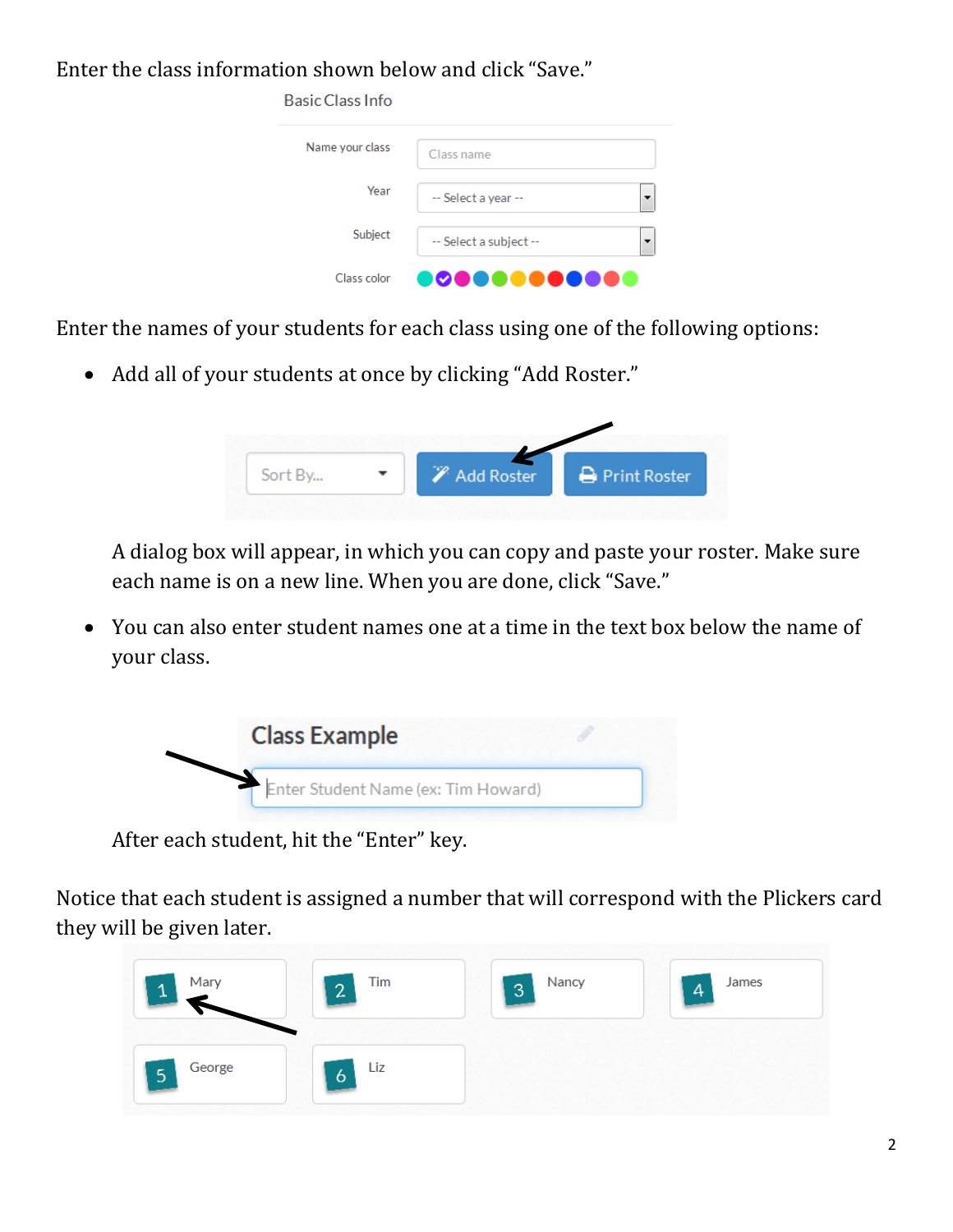Once you have entered all of your students' names, you can select "Sort By" to sort your students by card number, first name, or last name.



3. **Download the app.** 

Install the Plickers mobile app, which is available for free. Search for Plickers in the app store and install the app. Note that only teachers need the Plickers app, not students.



\*iPad users: when you search "Plickers" in the search bar it will notify you that there is no such app available. To enable the app, you must click in the upper left hand corner under "iPad only" and choose "iPhone only" to continue.

| Cancel      | iPhone Only -        | Any Price * | All Categories * | By Relevance * | $Q$ plickers | 0 |
|-------------|----------------------|-------------|------------------|----------------|--------------|---|
| iPad Only   | ckers                |             |                  |                |              |   |
| iPhone Only |                      | ✓           | P                |                |              |   |
|             | use US - 604 PM      | 97.08       |                  |                |              |   |
|             |                      |             |                  |                |              |   |
|             | $\blacktriangledown$ |             |                  |                |              |   |
|             |                      |             |                  |                |              |   |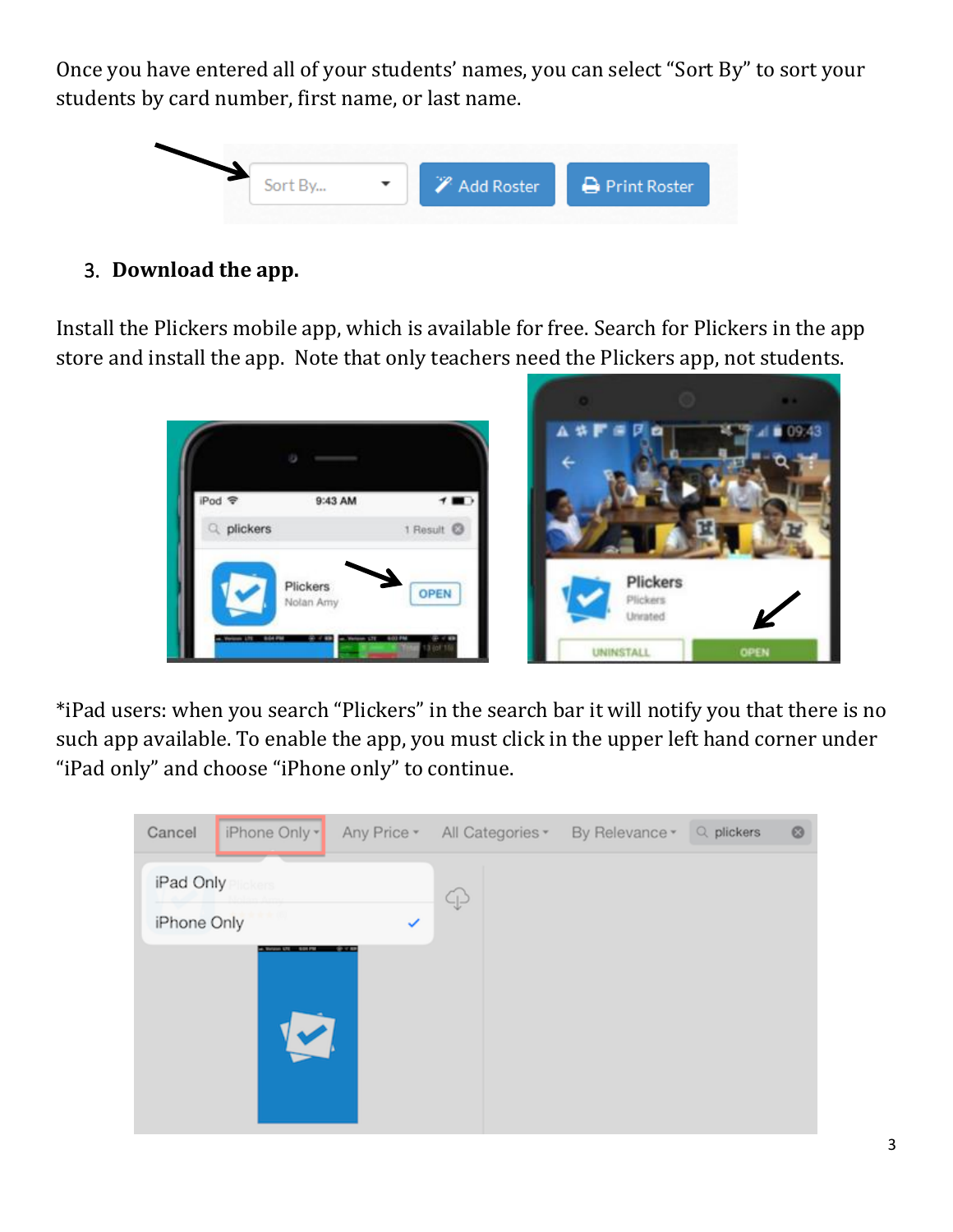### 4. **Add your questions.**

You can use the Plickers website or the mobile app to create questions.

When using the website to create questions, use the following directions:



Type your question in the text box provided.

| Add question text here |                                |                     |
|------------------------|--------------------------------|---------------------|
|                        |                                | <b>La</b> Add Image |
|                        | • Multiple Choice / True/False | Correct?            |
| $\mathbb{R}$ A         | Answer                         |                     |
| $\times$ B             | Answer                         |                     |
| $\times$ C             | Answer                         |                     |
| D<br>×                 | Answer                         |                     |

You can include images in your questions by selecting "Add Image" at the bottom right corner of the text box.

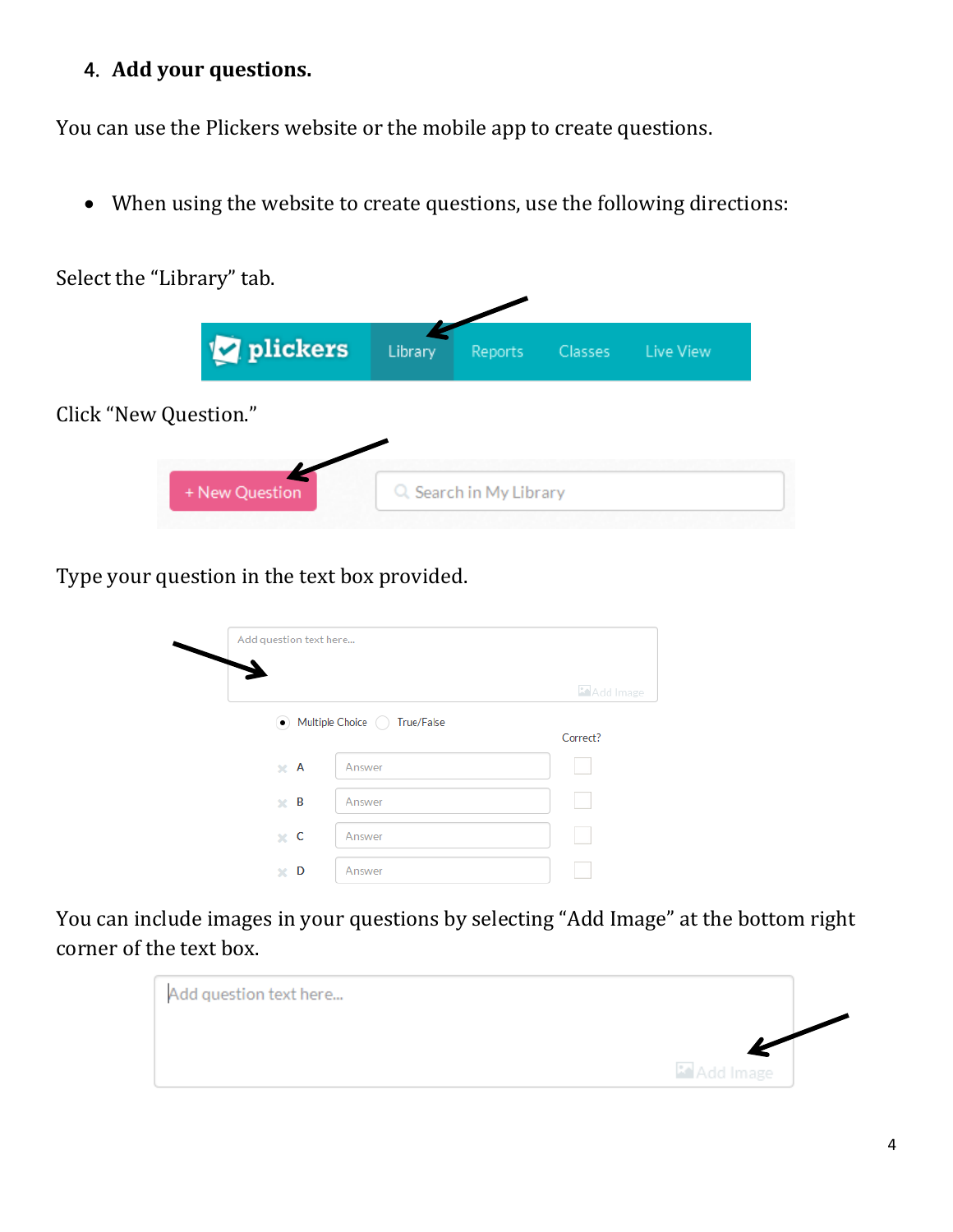Select if you would like the question to be Multiple Choice or True/False.

• Multiple Choice / True/False

Type in the answer options in the lower text boxes.

| А | Answer |  |
|---|--------|--|
| B | Answer |  |
|   | Answer |  |
| D | Answer |  |

Correct?

Select the box on the right to designate the correct answer.

|                |        | Correct? |
|----------------|--------|----------|
| $\mathbb{X}$ A | Yellow |          |
| В<br>×         | Red    |          |
| $\mathbb{R}$ C | Green  |          |
| D<br>×         | Blue   |          |

Note that you can also scan Plickers cards without setting correct answers; this may come in handy for student surveys.

Click "Save" when the question is complete.

At the bottom of your question, click "Add to Queue…"

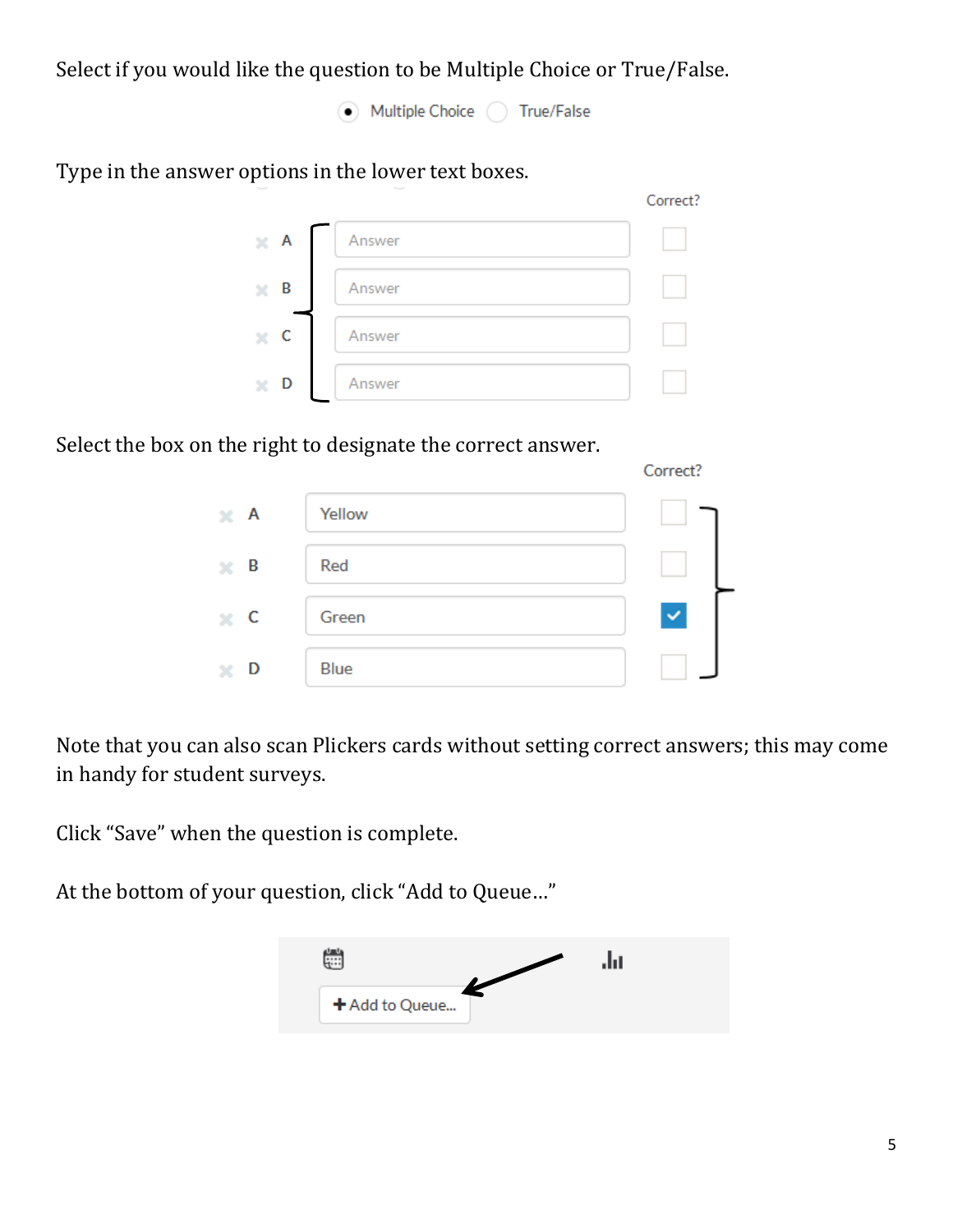A dropdown menu of the classes you have created will appear. Select the class that you would like the question to be used for. The name of the class will now appear at the bottom of your question.

To edit questions---from your "Library," click on the dropdown menu (arrow icon) at the upper-right corner of the question you'd like to edit.



When using the mobile app to create questions, use the following directions:

After selecting the Plickers app, tap on the class that you would like to create a question for.

Tap the "Create" button



Android users will see an "Advanced options," swipe your finger across the "OFF" button to turn it "ON."

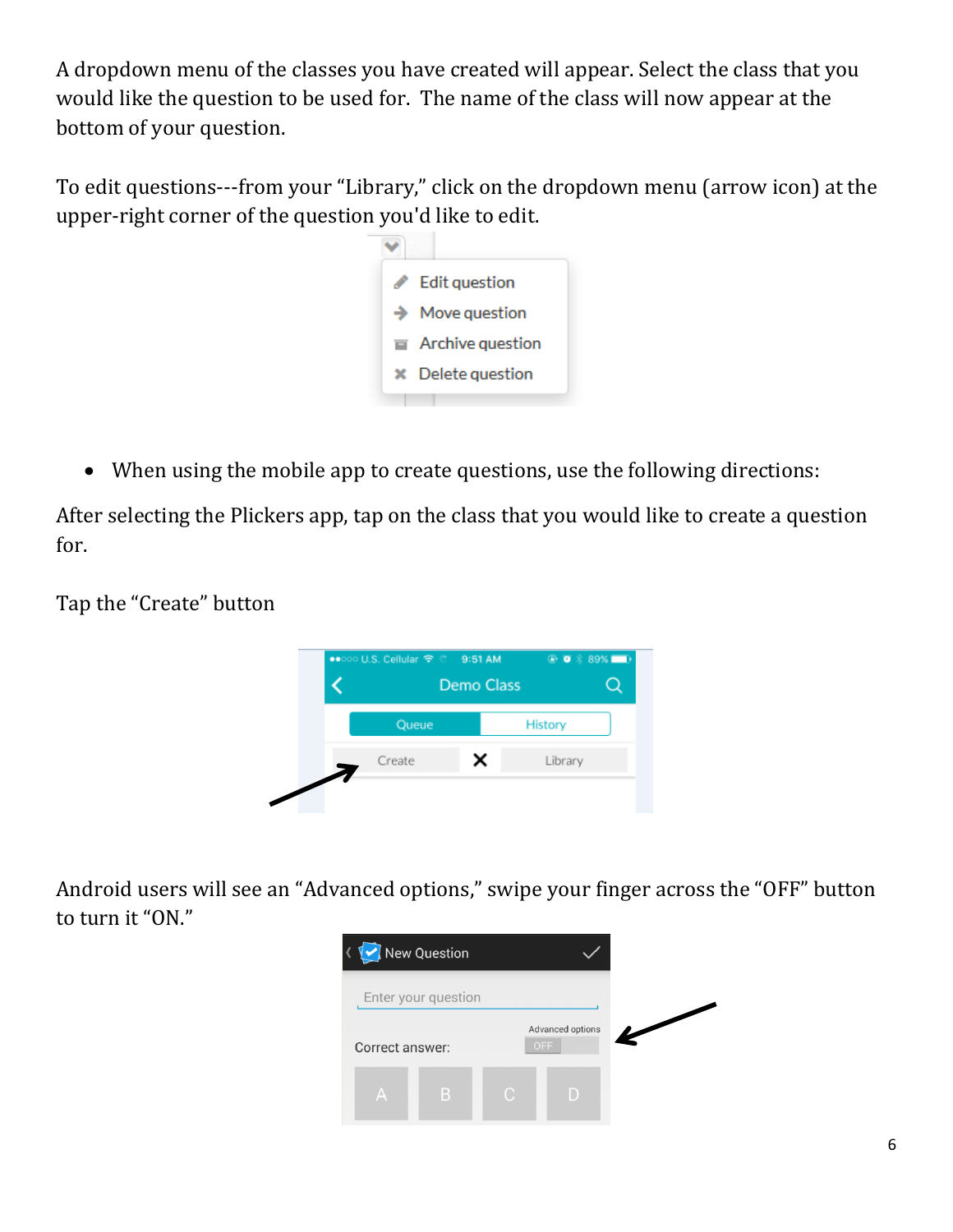Enter your question and the answer options in the text boxes provided.



To designate the correct answer, tap on the box with the letter that corresponds with the correct answer, this will turn the box green.



Note that you can also scan Plickers cards without setting correct answers; this may come in handy for student surveys.

To save questions---Apple users, tap the "Create" icon Create in the upper right hand corner. Android users, tap on the check mark  $\vee$  in the upper right corner.

To edit questions---Apple users, tap the question you would like to edit, tap the icon in the upper right hand corner, and then tap "Edit Question." Android users, tap the question you would like to edit and then tap the pencil icon to the left of the question.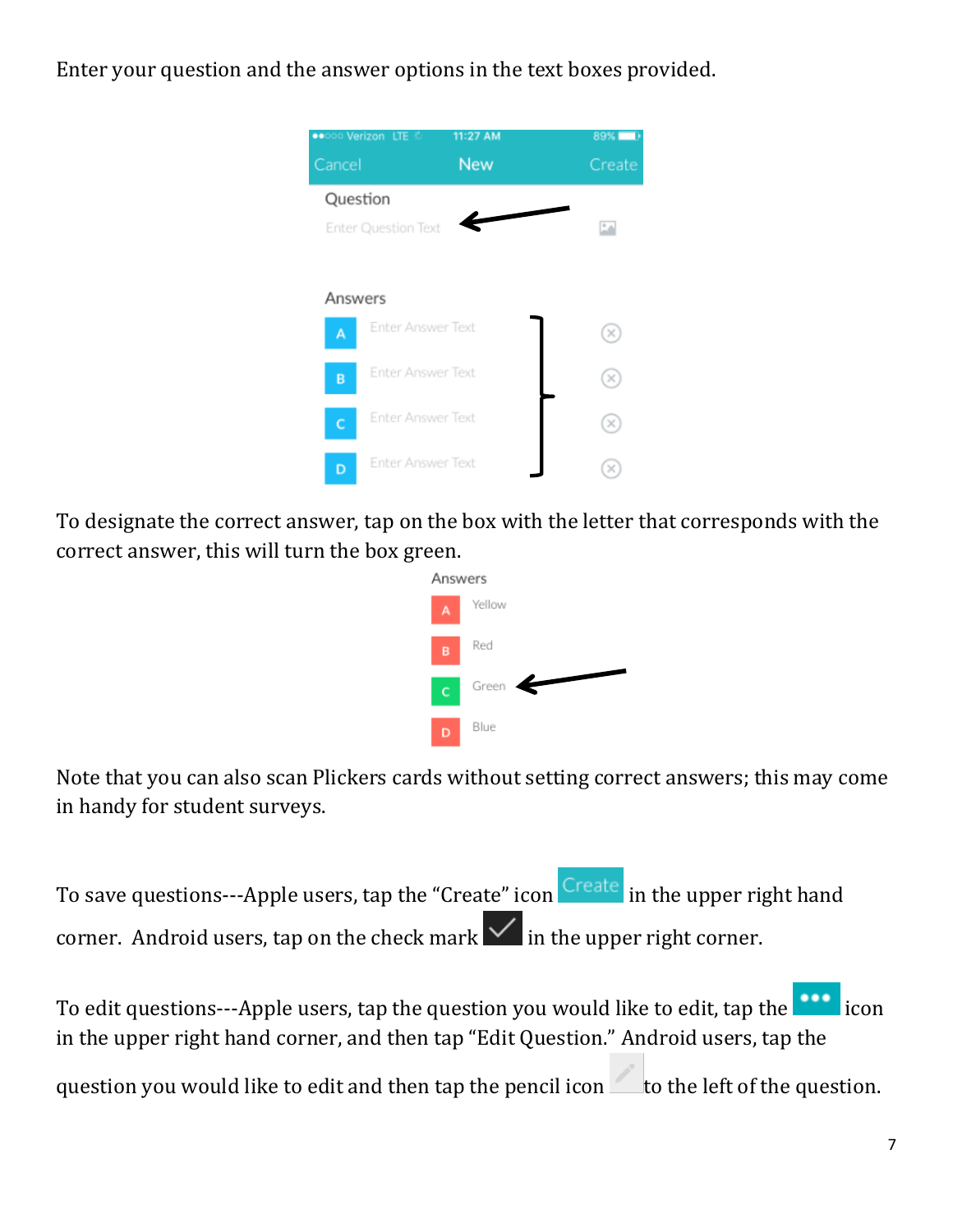## 5. **Printing and Distributing Cards**

Go to the Plickers website to print the cards that will be distributed to the students.

Select the "Cards" tab on the top right corner of the webpage.



Click on the "Plickers Set" that will work best for your classroom setting.

Another webpage will open with the Plickers Cards, in order to print: Select the print icon on the top right corner of the webpage.

Once the cards are printed, it is time to distribute them to the students.

Each card has a unique number that can be assigned to individual students. For example, in the card below, it has a number 2 on it. Number 2 in our class example roster is Tim. Tim should receive this Plickers number 2 card.

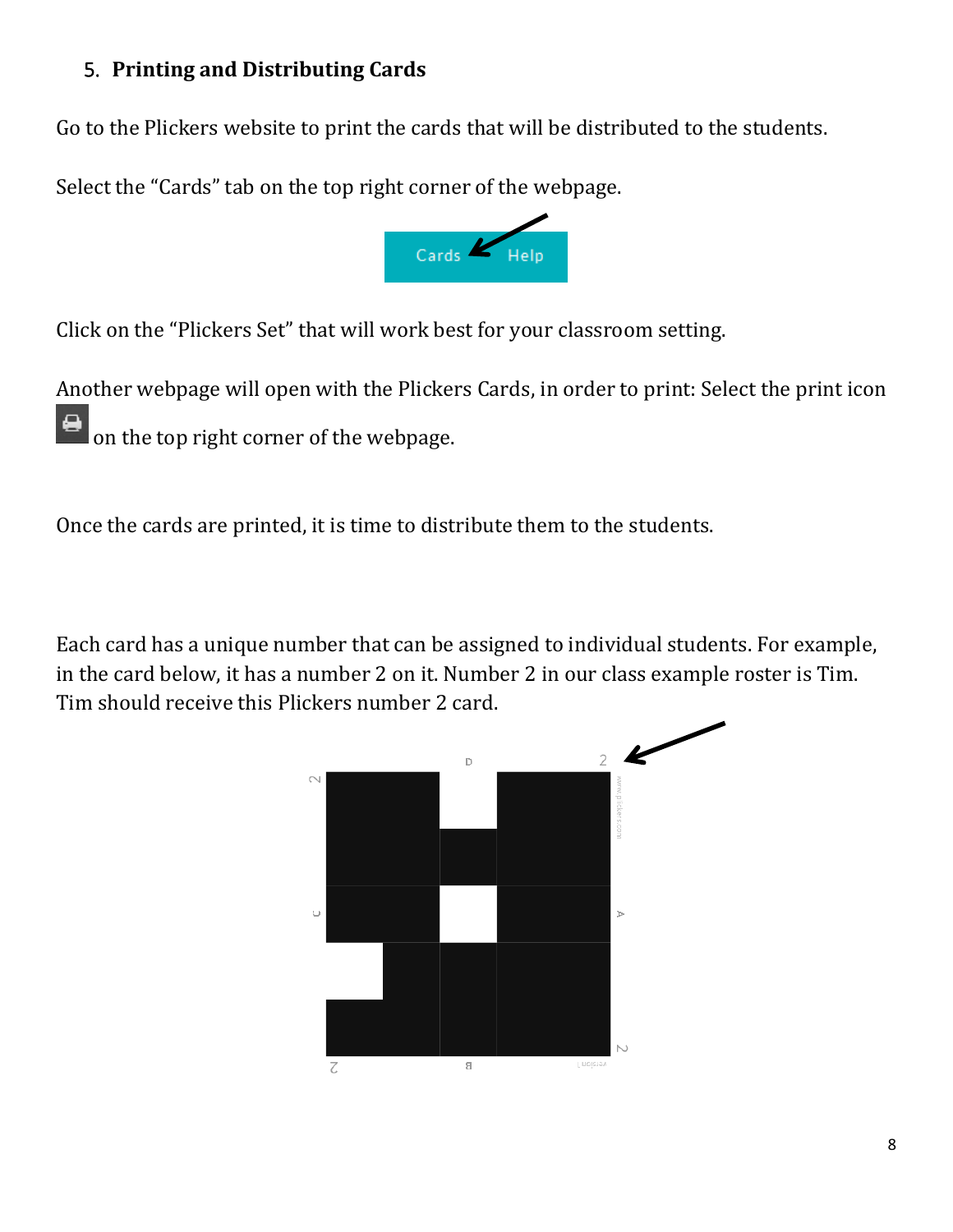Each side represents an answer choice. The letter or multiple choice option the student thinks is correct should be placed up when you scan the classroom with your mobile device. In this example, student 1 thinks option B is the correct answer and places the letter B at the top of the card.



## 6. **Live View and Scanning Responses**

Using the mobile app, select the question that you want to use. You will do this by selecting the Plickers app, which will take you to a screen with your list of classes.

Tap on the class for which you want to ask a question. Your questions for that class will be listed.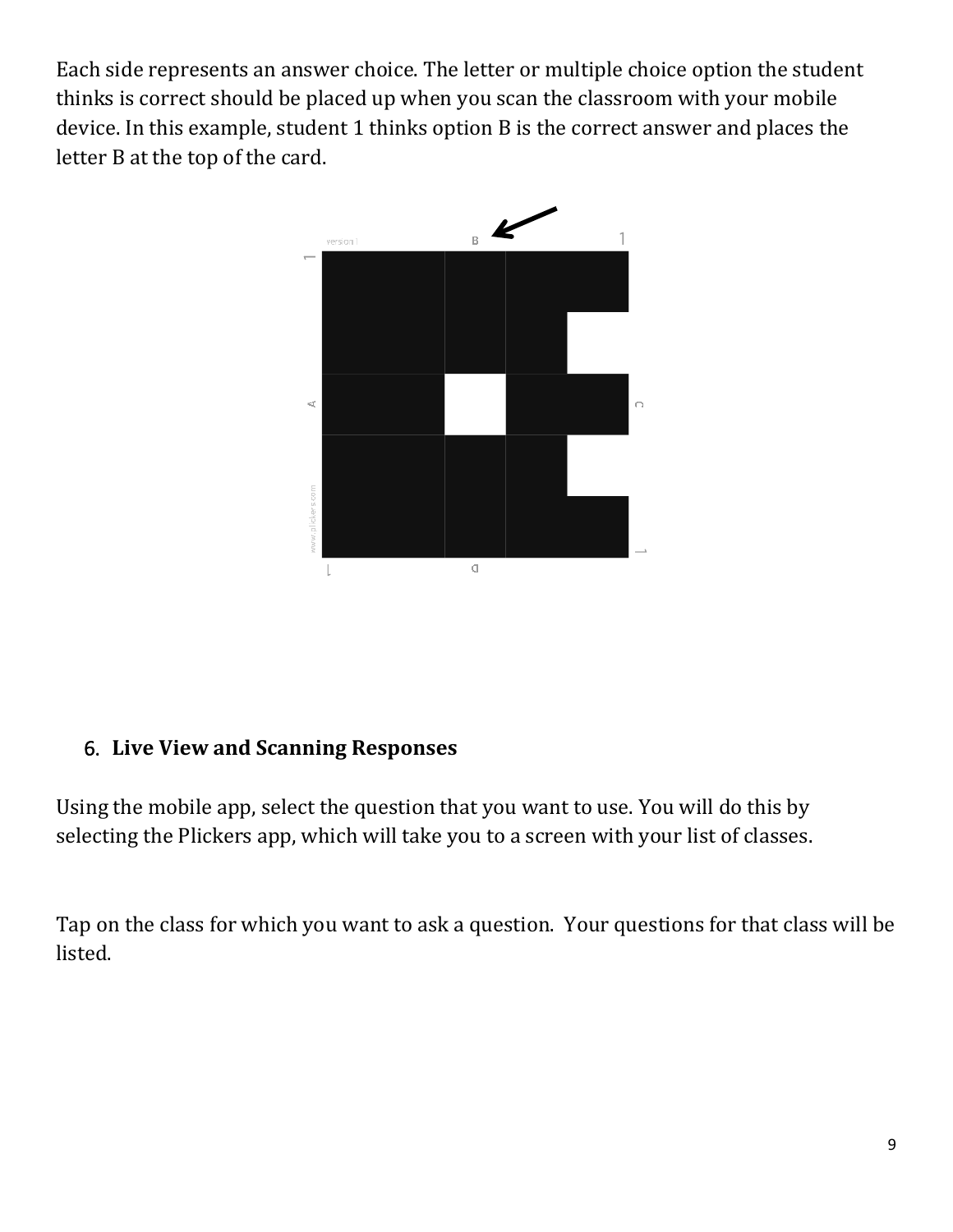At this time, be sure you have the Plickers website up on your projection screen with the "Live View" tab selected. This will allow your students to visually see the question you choose.



Keep in mind that your device and the projector/computer will need to sync, so there may be some delay in the display of questions/reports onto the projection screen.

From the mobile app, tap on the question you would like to ask. The question will then display via the "Live View" on the projector/computer.

After asking the question, tap on the camera icon  $\overline{a}$  to scan your students' responses.

Slowly move your phone or iPad/tablet device across all of your students' answers to scan and record all of their responses.

As you are scanning their responses, you can see that all of their responses are being scanned by looking at the numbers in the upper right corner.

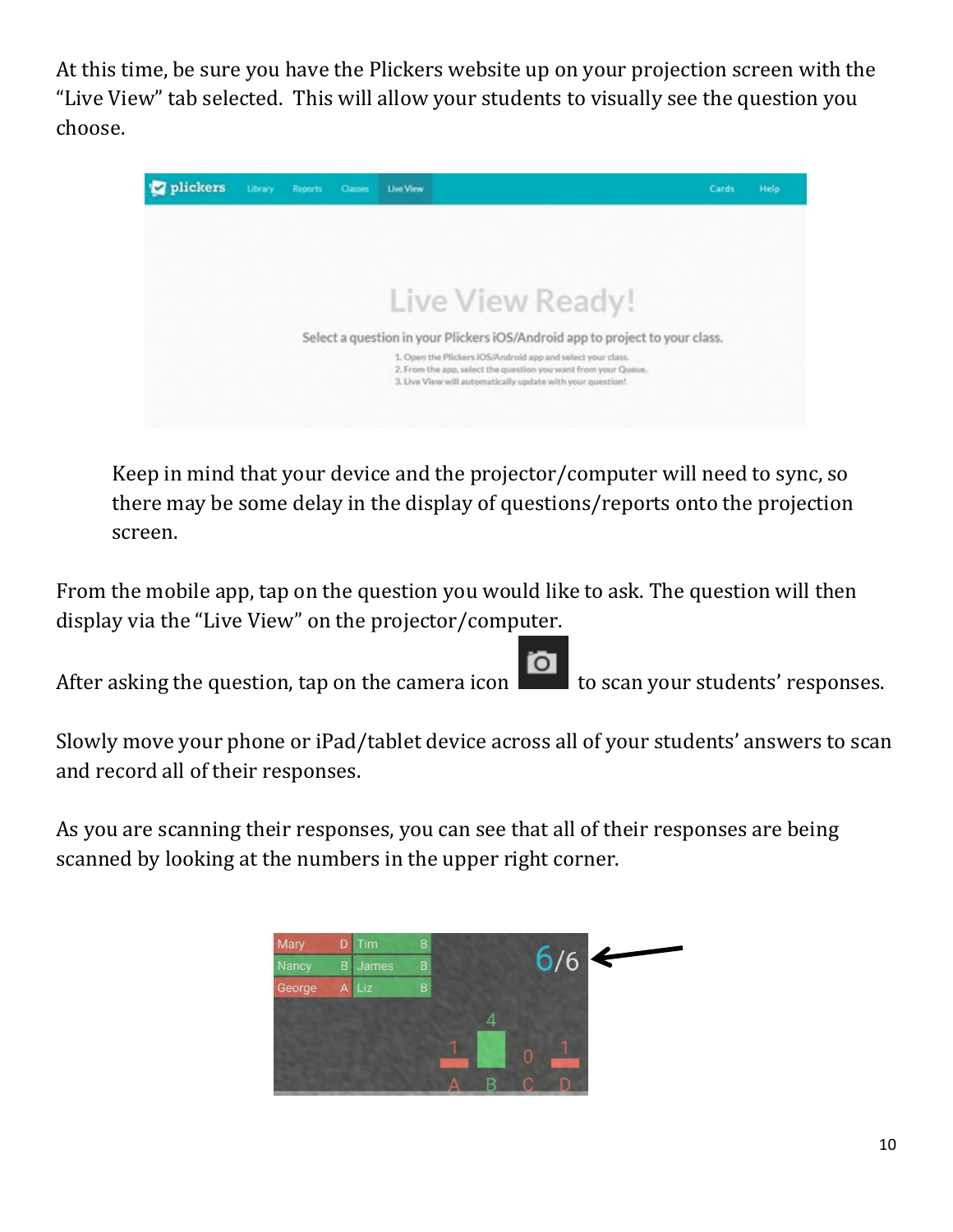\*\*To clear the responses:

Apple users can tap the bar graph icon  $\blacksquare$  on the bottom right of their device and clear responses. This option is irreversible.

Android users can tap the three box icon at the bottom right corner of their device and tap "Clear Responses." This option is irreversible.

Once you have scanned all of the responses, tap the check mark  $\vert \checkmark \vert$  found at the bottom middle part of your screen.

The next screen will provide the classroom results, which includes the percentage of students who correctly answered the question, along with students' individual responses.

| ●●●○○ Verizon LTE          |                                                                                     | 11:15 AM                                                                                 | 89%                                                                                                                                      | <b>A C F L A</b>                        |     |                                                     | $\leq$ $\frac{2}{3}$ , 49% 9:40 AM |              |
|----------------------------|-------------------------------------------------------------------------------------|------------------------------------------------------------------------------------------|------------------------------------------------------------------------------------------------------------------------------------------|-----------------------------------------|-----|-----------------------------------------------------|------------------------------------|--------------|
| $\times$ 50%               |                                                                                     | Random/MISC                                                                              | <br><b>品8/11</b>                                                                                                                         |                                         |     | $\blacktriangleright$ Select the statement that exp |                                    | ſО           |
|                            |                                                                                     |                                                                                          |                                                                                                                                          | 67% correct                             |     |                                                     |                                    | total: $6/6$ |
| A                          | в                                                                                   | C<br>Select the statement that explains how the<br>values of the numbers 81 and 8100 are | Select the statement that<br>explains how the values of<br>the numbers 81 and 8100<br>are different.<br>A 8100 is 1000 times as large as |                                         |     |                                                     |                                    |              |
| в                          | different.<br>8100 is 1000 times as large as 81<br>8100 is 100 times as large as 81 |                                                                                          |                                                                                                                                          | 81                                      |     | <b>B</b> 8100 is 100 times as large as              |                                    |              |
|                            |                                                                                     | 8100 is 10 times as large as 81                                                          | Tap to collapse                                                                                                                          | 81<br>C 8100 is 10 times as large as 81 |     |                                                     |                                    |              |
| <b>Billy Bob</b>           | в                                                                                   | Angelica Jones                                                                           |                                                                                                                                          | Mary                                    | Tim | Nancy                                               | James                              | George       |
| Mary Weather               |                                                                                     | <b>Toby Bryan</b>                                                                        |                                                                                                                                          |                                         |     |                                                     |                                    |              |
| Skye Marcum                |                                                                                     | <b>Billy Jenson</b>                                                                      | в                                                                                                                                        | D                                       | B   | B                                                   | B                                  | А            |
| Tammy Robinson             |                                                                                     | Ashley Head                                                                              |                                                                                                                                          | Liz                                     |     |                                                     |                                    |              |
| Danny Bob<br>Jeffrey Evans |                                                                                     | Jameson Black                                                                            |                                                                                                                                          | B                                       |     |                                                     |                                    |              |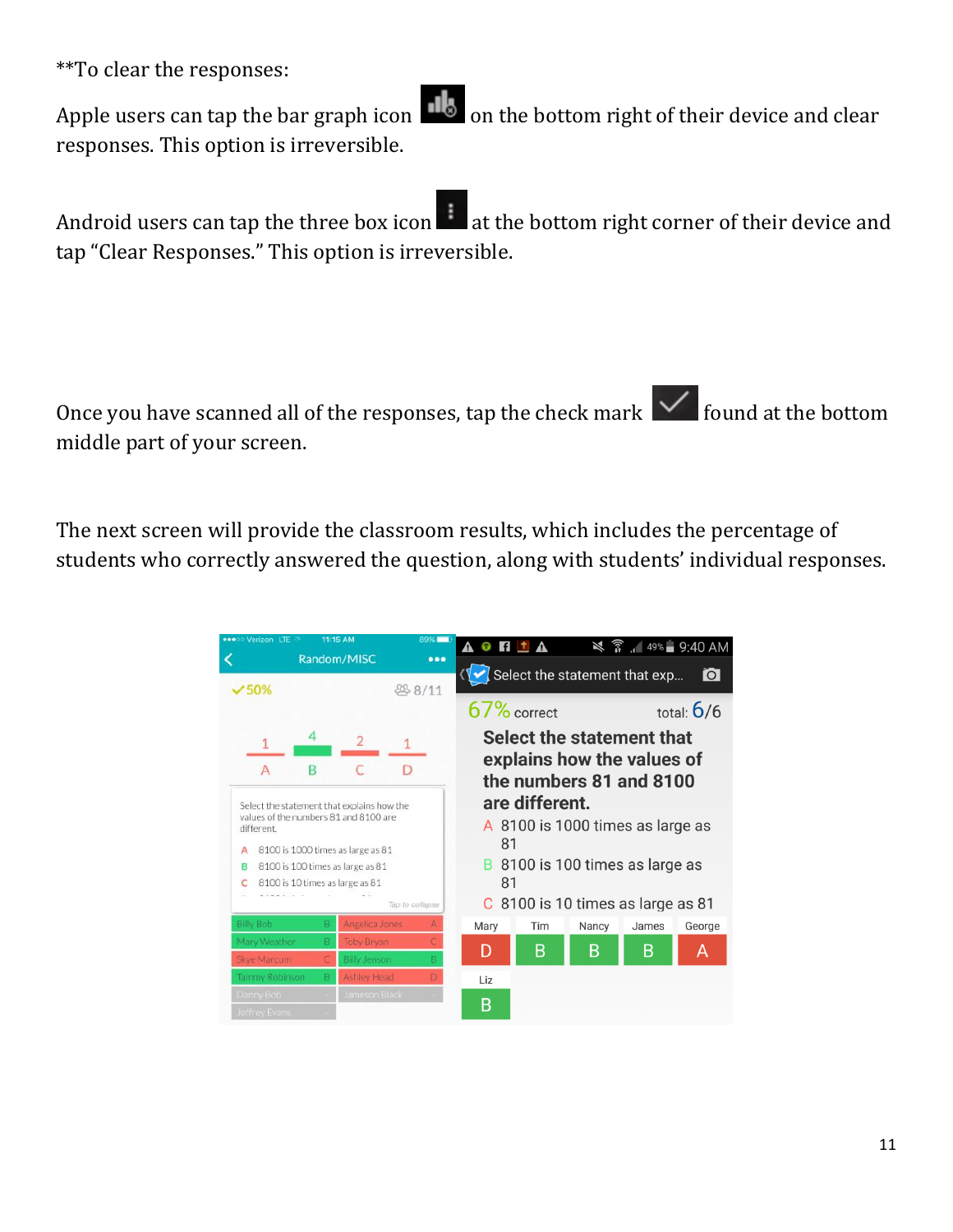"Live View" also allows teachers to share real-time results with the whole class.

While you are scanning the responses, the "Live View" tab on the website will update showing which students have responded.



In "Live View," within the "Students" tab, you can reveal student answers by clicking on the "Reveal Answer" button.



You can view the results in graph form as well by clicking on the "Graph" tab. You can reveal answers here as well by clicking the "Reveal Answer" button:

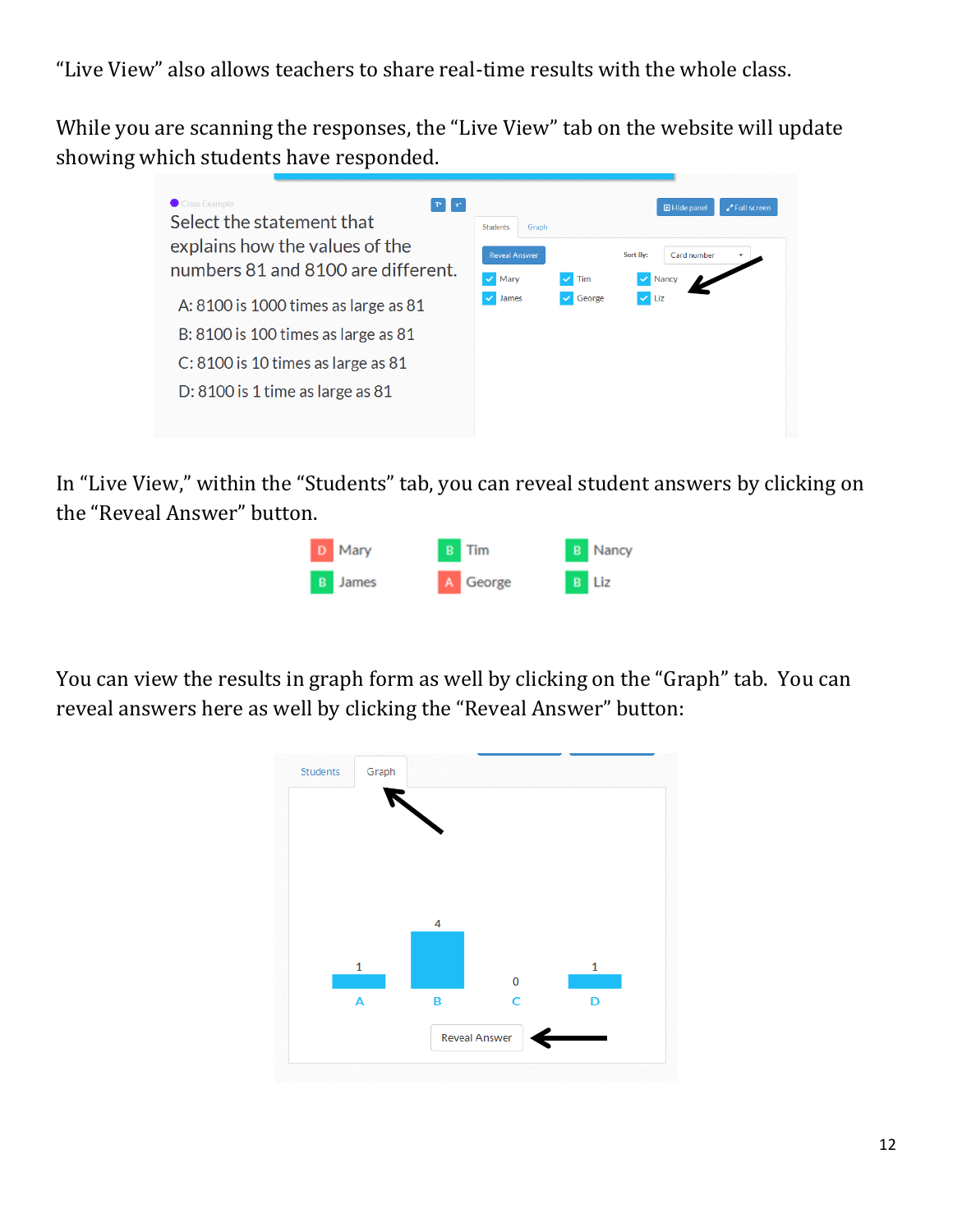### 7. **Viewing Reports**

On the website, select the "Reports" tab on the top of the Plickers website.



Once in the report tab, you are able to click on the question to view the results in greater detail:



Once you select the question, a more detailed report will appear: